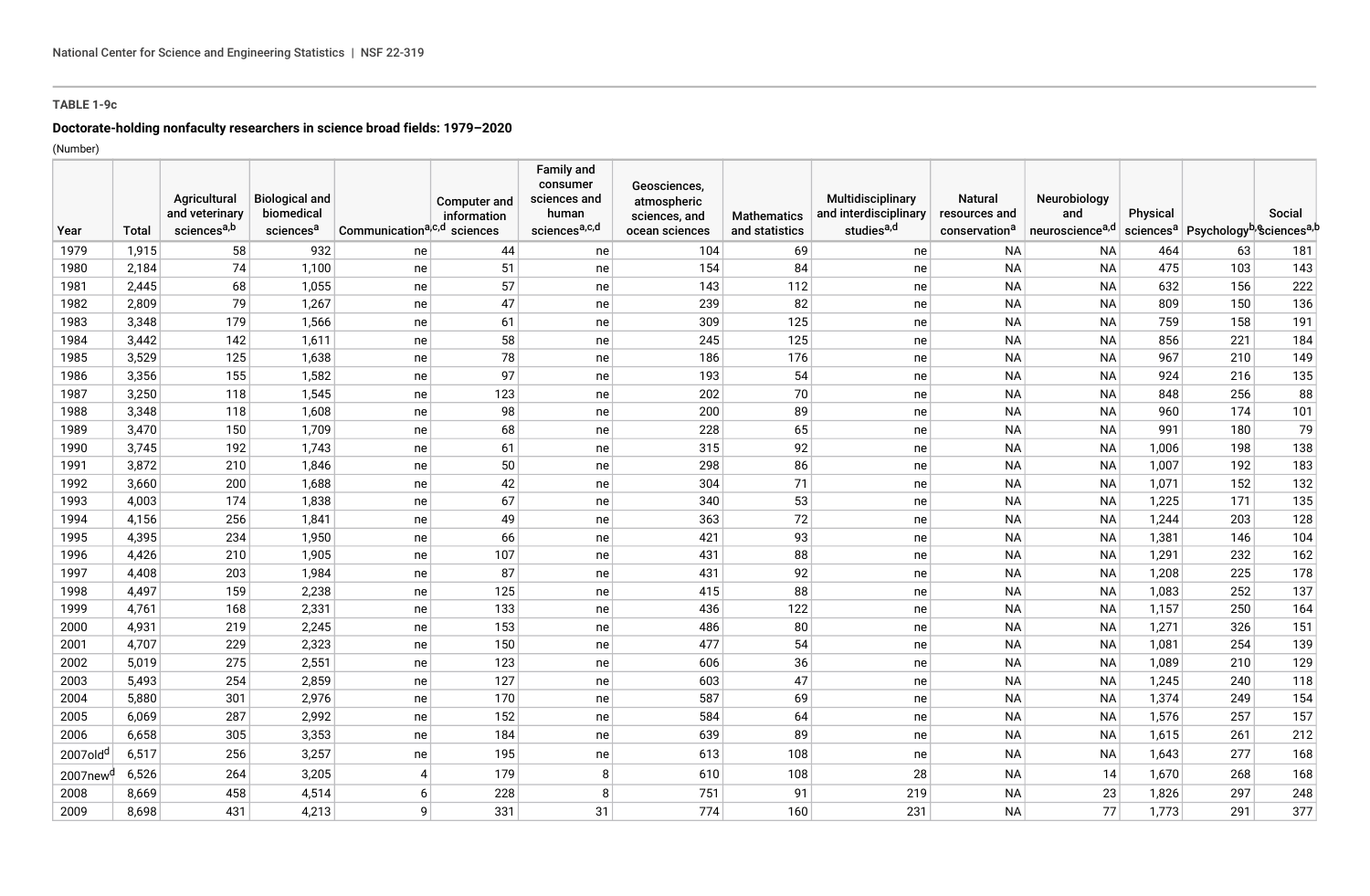### **TABLE 1-9c**

## **Doctorate-holding nonfaculty researchers in science broad fields: 1979–2020**

(Number)

| Year                 | Total  | Agricultural<br>and veterinary<br>sciences <sup>a,b</sup> | <b>Biological and</b><br>biomedical<br>sciences <sup>a</sup> | Communicationa <sub>c,d</sub> | Computer and<br>information<br>sciences | <b>Family and</b><br>consumer<br>sciences and<br>human<br>sciences <sup>a,c,d</sup> | Geosciences,<br>atmospheric<br>sciences, and<br>ocean sciences | <b>Mathematics</b><br>and statistics | Multidisciplinary<br>and interdisciplinary<br>studies <sup>a,d</sup> | <b>Natural</b><br>resources and<br>conservation <sup>a</sup> | Neurobiology<br>and<br>neuroscience <sup>a,d</sup> | Physical | sciences <sup>a</sup> Psychology <sup>b, e</sup> sciences <sup>a, b</sup> | Social |
|----------------------|--------|-----------------------------------------------------------|--------------------------------------------------------------|-------------------------------|-----------------------------------------|-------------------------------------------------------------------------------------|----------------------------------------------------------------|--------------------------------------|----------------------------------------------------------------------|--------------------------------------------------------------|----------------------------------------------------|----------|---------------------------------------------------------------------------|--------|
| $2010^{f,g}$         | 12,751 | 572                                                       | 6,271                                                        | 24 <sub>1</sub>               | 318                                     | 38                                                                                  | 1,362                                                          | 173                                  | 467                                                                  | NA                                                           | 191                                                | 2,251    | 467                                                                       | 617    |
| 2011 <sup>g</sup>    | 13,363 | 581                                                       | 6,224                                                        | 17                            | 326                                     | 101                                                                                 | 1,625                                                          | 174                                  | 509                                                                  | <b>NA</b>                                                    | 378                                                | 2,322    | 434                                                                       | 672    |
| 2012                 | 13,264 | 567                                                       | 6,249                                                        | 14                            | 349                                     | 43                                                                                  | 1,513                                                          | 209                                  | 497                                                                  | <b>NA</b>                                                    | 356                                                | 2,296    | 431                                                                       | 740    |
| 2013                 | 13,932 | 550                                                       | 6,527                                                        | 34                            | 459                                     | 43                                                                                  | 1,518                                                          | 224                                  | 538                                                                  | <b>NA</b>                                                    | 417                                                | 2,312    | 457                                                                       | 853    |
| 2014old <sup>h</sup> | 14,283 | 609                                                       | 6,492                                                        | 34                            | 450                                     | 57                                                                                  | 1,499                                                          | 221                                  | 658                                                                  | <b>NA</b>                                                    | 650                                                | 2,433    | 411                                                                       | 769    |
| 2014new <sup>h</sup> | 14,674 | 616                                                       | 6,841                                                        | 34 <sub>1</sub>               | 450                                     | 59                                                                                  | 1,500                                                          | 221                                  | 661                                                                  | <b>NA</b>                                                    | 666                                                | 2,445    | 411                                                                       | 770    |
| 2015                 | 15,667 | 747                                                       | 6,948                                                        | 31                            | 459                                     | 74                                                                                  | 1,754                                                          | 235                                  | 630                                                                  | <b>NA</b>                                                    | 718                                                | 2,701    | 472                                                                       | 898    |
| 2016                 | 15,940 | 767                                                       | 7,058                                                        | 29                            | 470                                     | 120                                                                                 | 1,635                                                          | 213                                  | 727                                                                  | <b>NA</b>                                                    | 760                                                | 2,735    | 456                                                                       | 970    |
| 2017old <sup>a</sup> | na     | na                                                        | na                                                           | na                            | na                                      | na                                                                                  | na                                                             | na                                   | na                                                                   | <b>NA</b>                                                    | na                                                 | na       | na                                                                        | na     |
| 2017new <sup>a</sup> | 17,268 | 496                                                       | 8,203                                                        | ne                            | 476                                     | ne                                                                                  | 1,794                                                          | 240                                  | 806                                                                  | 364                                                          | <b>NA</b>                                          | 2,871    | 494                                                                       | 1,524  |
| 2018                 | 18,278 | 565                                                       | 8,250                                                        | ne                            | 515                                     | ne                                                                                  | 2,106                                                          | 266                                  | 832                                                                  | 580                                                          | <b>NA</b>                                          | 3,056    | 507                                                                       | 1,601  |
| 2019                 | 18,819 | 645                                                       | 8,229                                                        | ne                            | 510                                     | ne                                                                                  | 2,177                                                          | 305                                  | 820                                                                  | 582                                                          | <b>NA</b>                                          | 3,316    | 576                                                                       | 1,659  |
| 2020                 | 18,212 | 964                                                       | 8,112                                                        | ne                            | 458                                     | ne                                                                                  | 2,150                                                          | 201                                  | 679                                                                  | 573                                                          | <b>NA</b>                                          | 2,890    | 749                                                                       | 1,436  |

na = not applicable. NA = not available; these fields were collected as part of other fields in other years (see footnotes a and d), ne = not eligible; the fields collected have changed over time.

a As part of 2017 Survey of Graduate Students and Postdoctorates in Science and Engineering (GSS) redesign, the GSS taxonomy was changed to align with the National Center for Science and Engineering Statistics (NCSES) Taxo of Disciplines (TOD), thus increasing comparability with other NCSES surveys. As a result, some eligible fields were reclassified and a small number of fields became fully or partially ineligible. Comparisons to prior year 2017old estimates and should be limited to broad areas of study-detailed field comparisons are not recommended. Redesign includes the following: natural resources splitting from agricultural sciences; neurosciences being r under biological and biomedical sciences; human development being reported under psychology; physical sciences adding materials sciences; social sciences no longer including public administration (no longer collected); and multidisciplinary no longer including nanoscience.

<sup>b</sup> In 2020. for better alianment to the NCSES TOD and CIP 2020, human development was moved from social sciences to psychology, and veterinary biomedical and clinical sciences was moved to agricultural sciences. The broad agricultural sciences was renamed to agricultural and veterinary sciences to reflect this change.

<sup>c</sup> The field communication and the field family and consumer sciences and human sciences were added as part of the 2007 field eligibility changes. These fields were dropped in 2017 to align the GSS with other NCSES survey

<sup>d</sup> In 2007, eligible fields were reclassified, newly eligible fields were added, and the survey was redesigned to improve coverage and coding of eligible units. "2007new" presents data as collected in 2007; "2007old" show would have been collected in prior years. The science field communication and the science field and consumer sciences and human sciences were newly eligible in 2007; data for these two fields begin in 2007new. The science multidisciplinary and interdisciplinary studies was also added to the GSS code list in 2007; some data reported in this field were reported under other fields before 2007 and are included in those fields in 2007old, neuros as a separate field of science in 2007new; data were reported under health field neurology in 2007old and previous years. See appendix A in<https://www.nsf.gov/statistics/nsf10307/> for more detail.

<sup>e</sup> Beginning in 2008, more rigorous follow-up was done with institutions regarding the exclusion of practitioner-oriented graduate degree programs in psychology. This change may affect interpretation of trends in this fie was discontinued in 2017.

<sup>f</sup> In 2010. the postdoctoral (postdoc) and nonfaculty researcher (NFR) section of the survey was expanded and significant effort was made to ensure that appropriate personnel were providing postdoc and NFR data. Thus, it how much of the increases in 2010 and later vears over 2009 and prior vears are from growth in postdocs and NFRs and how much are from improved data collection. More information on the changes to the data collection is ava [https://www.nsf.gov/statistics/infbrief/nsf13334/.](https://www.nsf.gov/statistics/infbrief/nsf13334/)